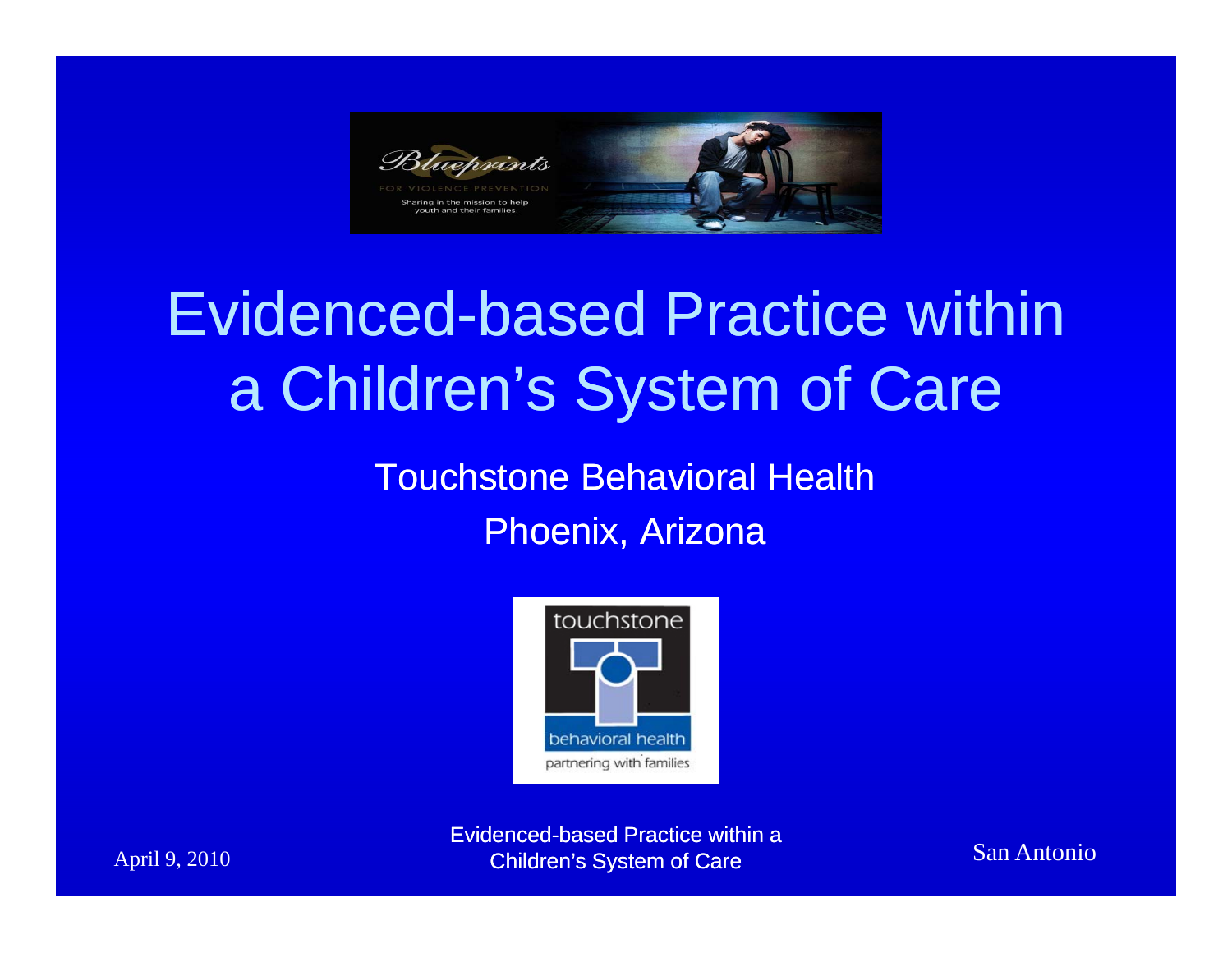#### Touchstone Behavioral Health Evidence Based Programs







Functional Family Therapy 1999

Multidimensional Treatment Foster Care 2001 2004 Therapy 2003 

Multisystemic Therapy 2003



**Brief Strategic Family** Therapy 2006

-2004 Therapy 2003<br>MST-PSB BUTT<br>Brief Strategic Family Multisystemic Therapy-Prob

Multisystemic Therapy-Problem Sexual Behavior 2009

April 9, 2010 Evidenced-based Practice within a Children's System of Care

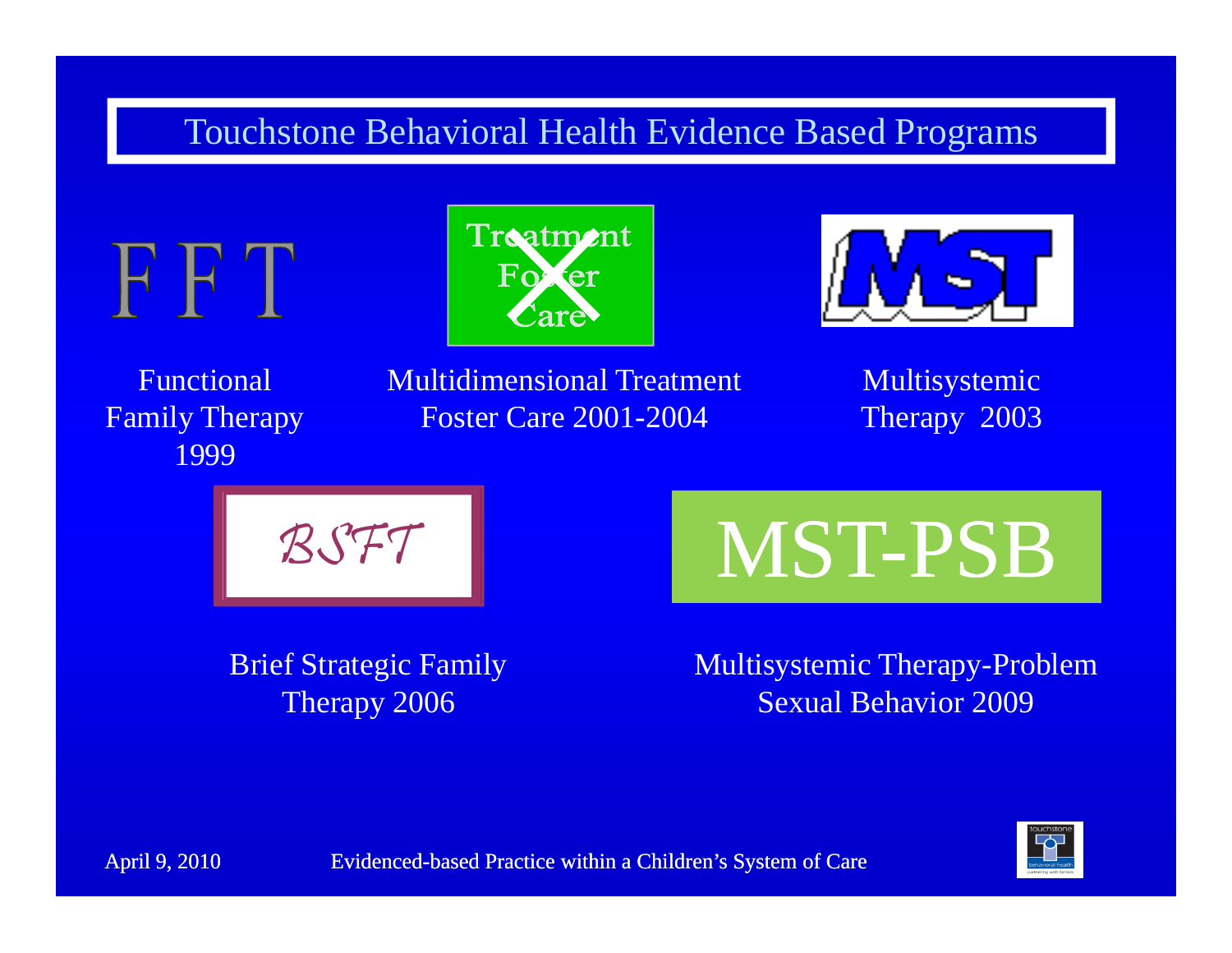

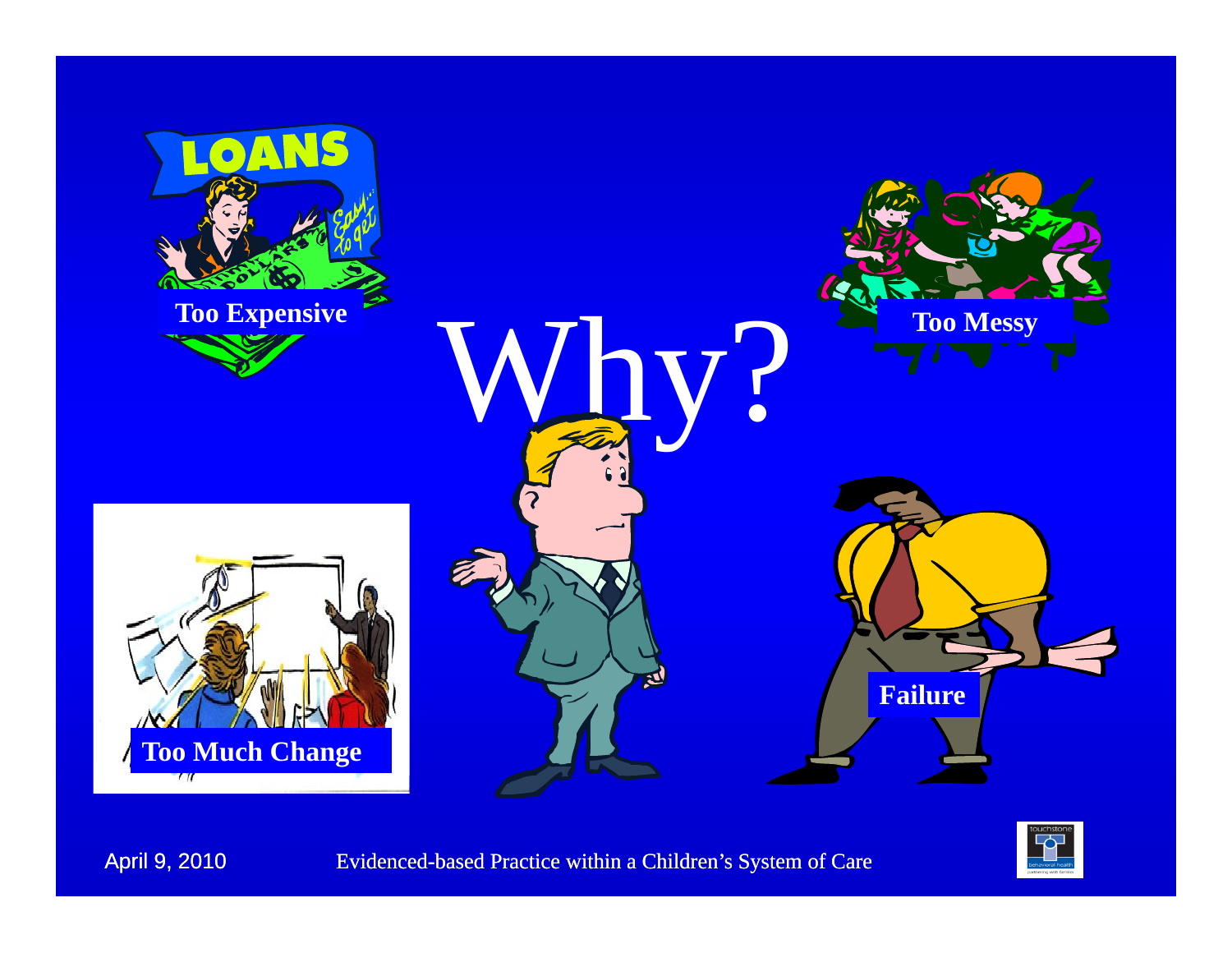

## Legislative Mandate



### Research Options



#### Ethical Consideration



#### Mission



April 9, 2010 Evidenced-based Practice within a Children's System of Care

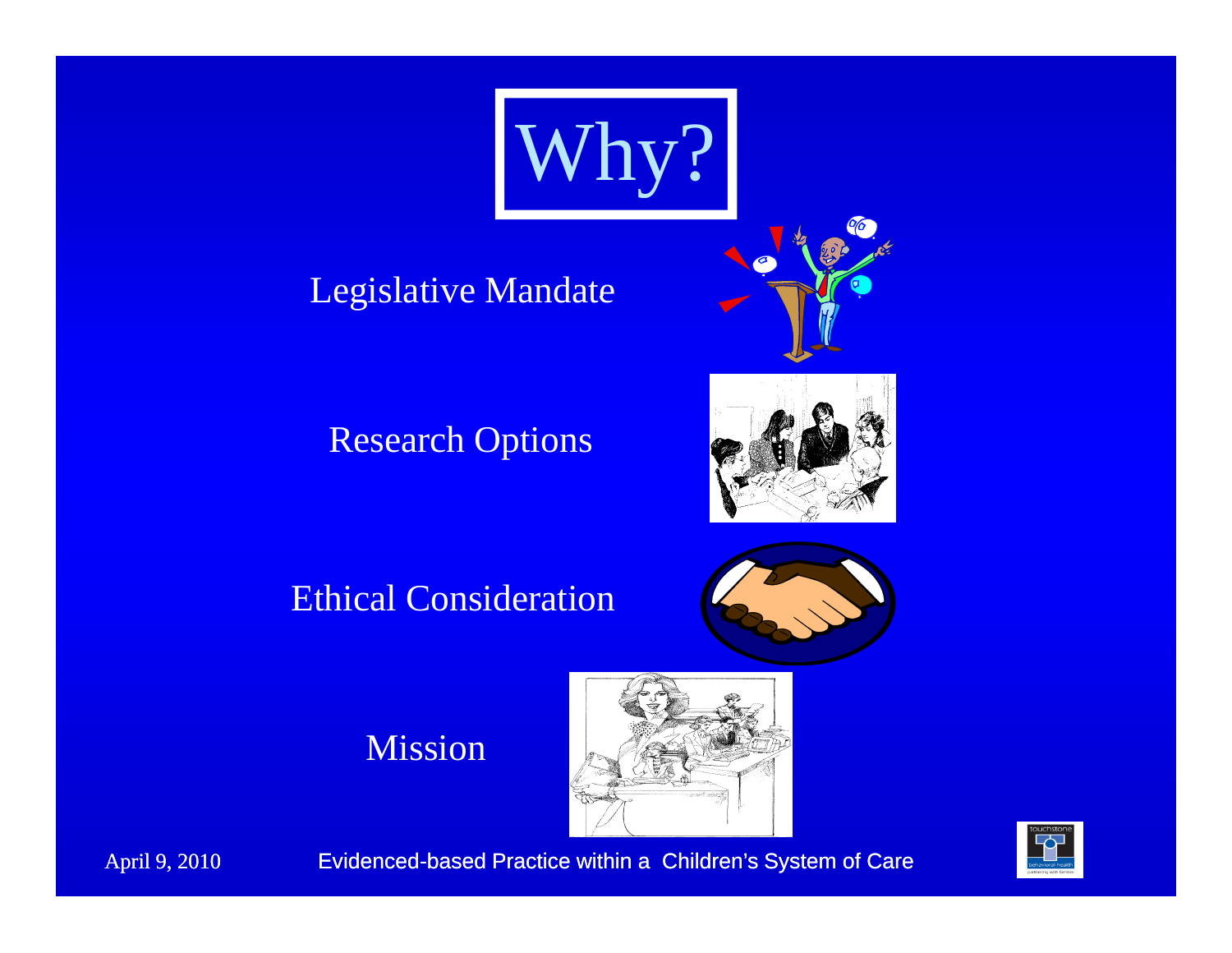## The 12 Arizona Principles

- 1. Collaboration with child and family
- 2.. Functional outcomes
- 3. Collaboration with others
- 4. Accessible services
- 5. Best practices
- 6. Most appropriate setting
- 7.Timeliness
- 8. Services tailored to child and family (strengths- based)
- 9. Stability
- 10. Respect for child and family's unique cultural heritage
- 11. Independence
- 12.Connection to natural supports

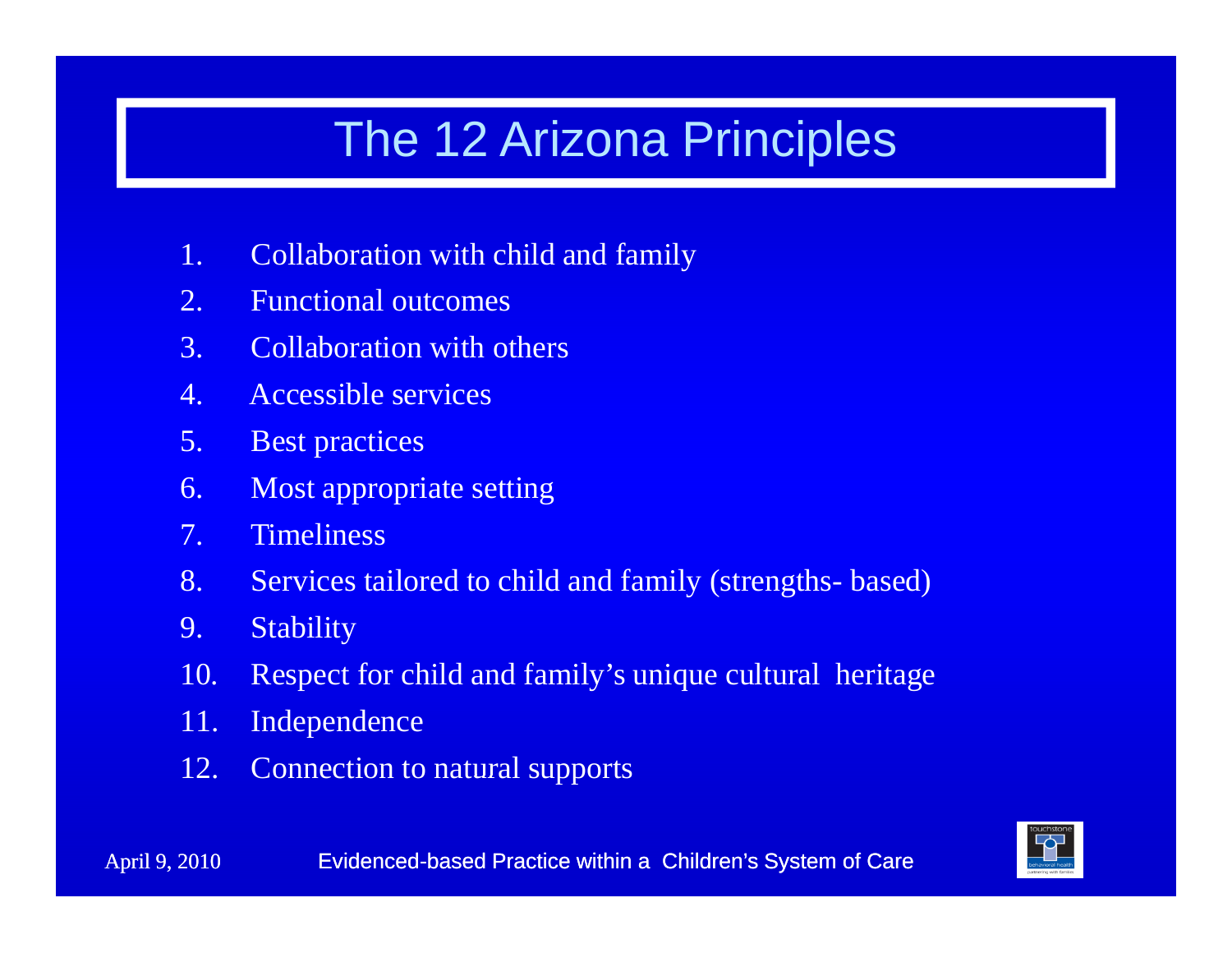Lessons Learned Considerations

#### Internal Issues





April 9, 2010 Evidenced-based Practice within a Children's System of Care

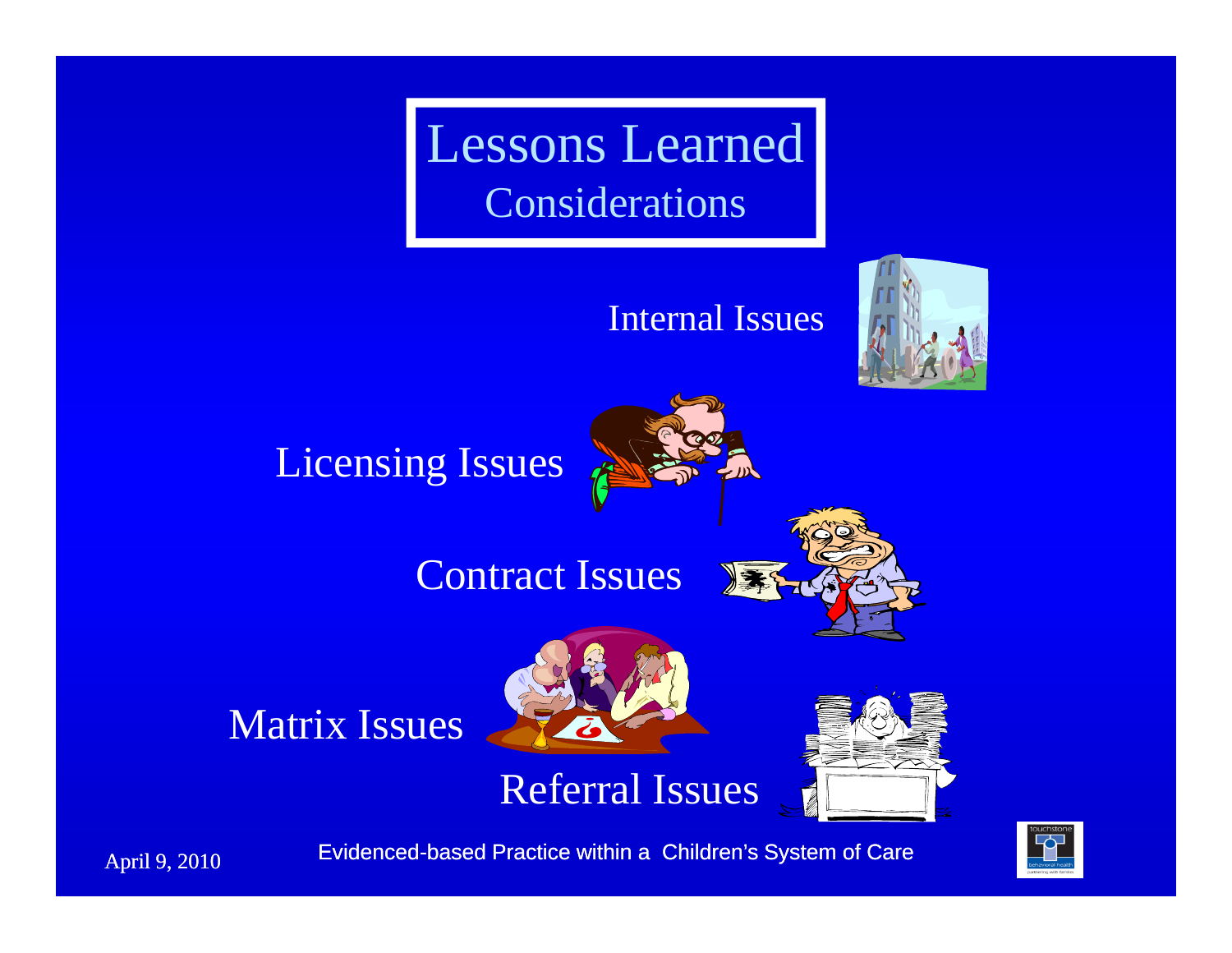## Myths About Evidenced-Based Practice

Providers can pick and choose from multiple EBP's<br>
Too Prescriptive<br>
Stifles Creativity

Too Prescriptive

Can Treat Anyone

Too Expensive

Outsiders

April 9, 2010 **Evidenced-based Practice within a Children's System of Care** 

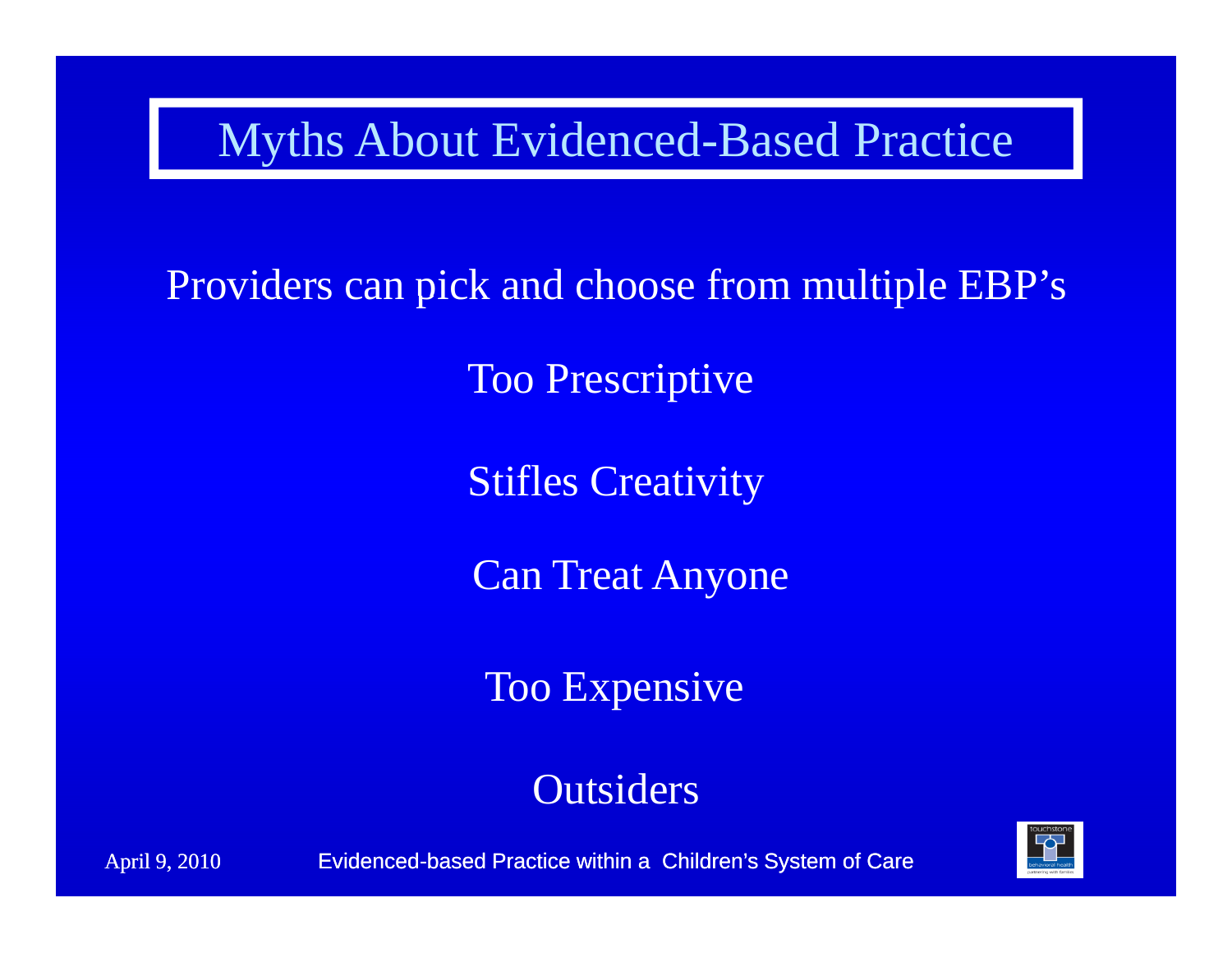Evidenced-Based Practice and theChild and Famil y Team

Protocol Can Be Communicate d

Informed Consent

Ethical Responsibility

Choice

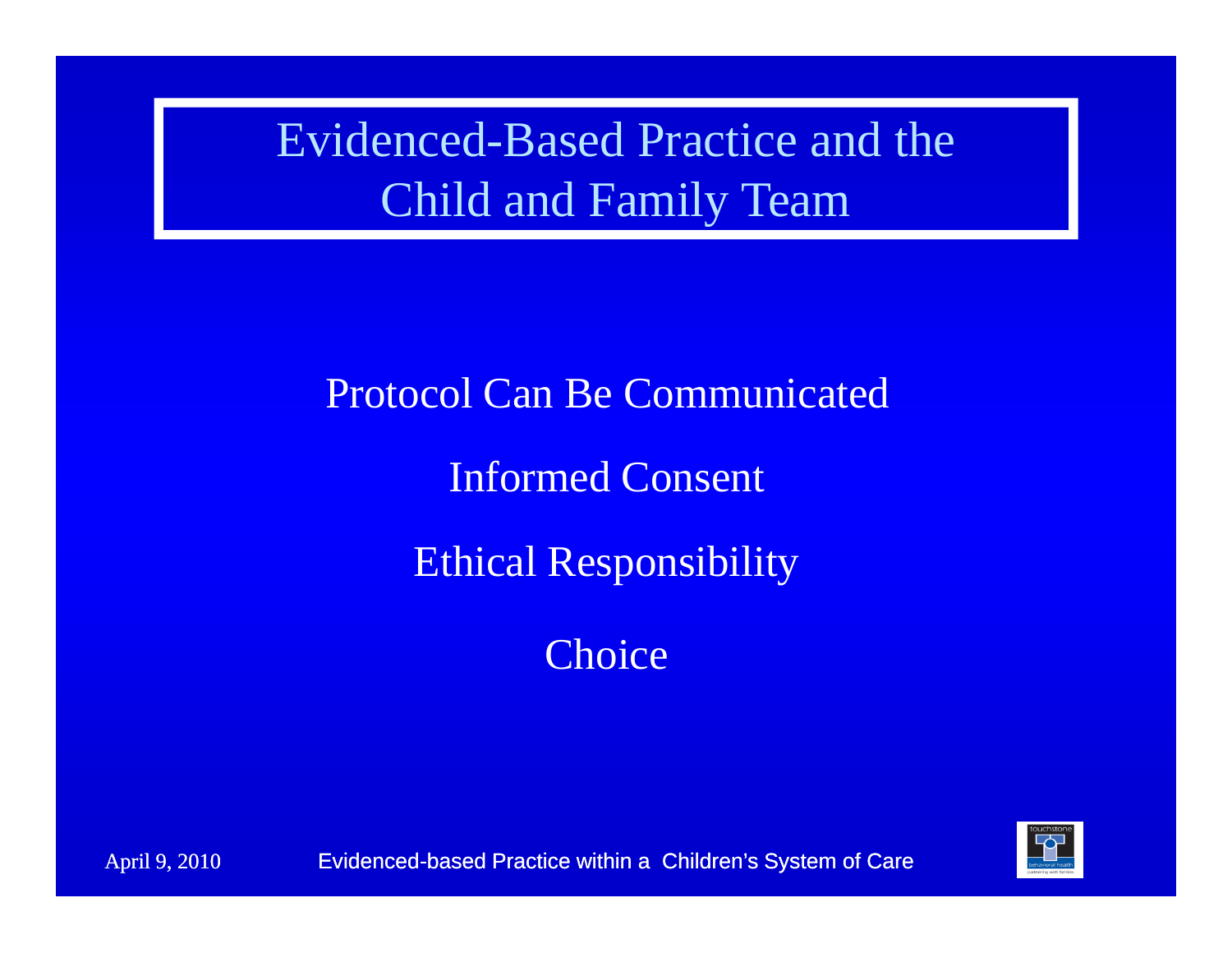## Evidenced-Based Practice Within a Children's System of Care



## **Timothy Dunst, President**  ${\bf T}$  **Touchstone Behavioral Health**

Timothy.Dunst@touchstonebh.org www.touchstonebh.org

April 9, 2010 **Evidenced-based Practice within a Children's System of Care** 

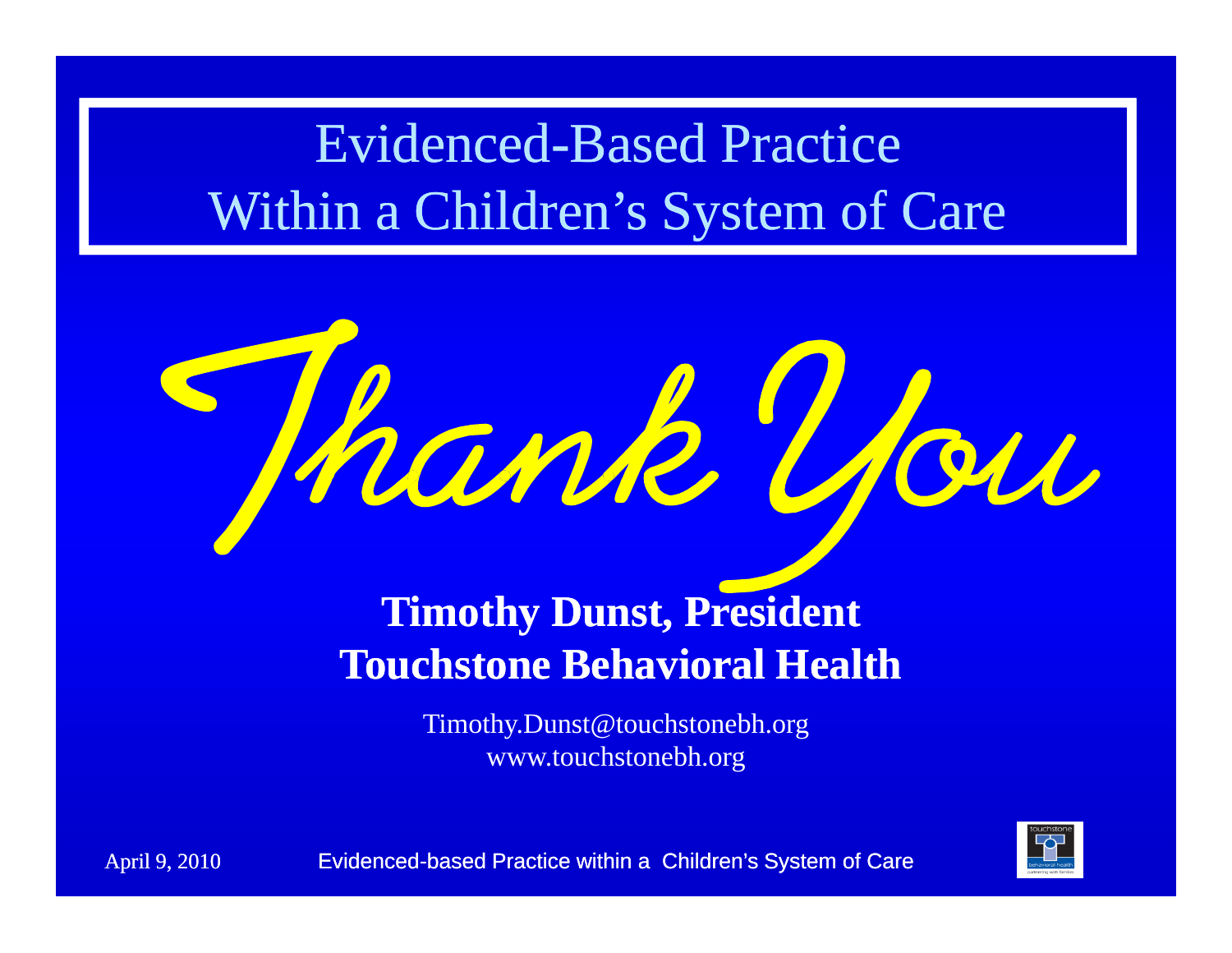# BLUEPRINTS CONFERENCE 2010

Sacramento County Probation Department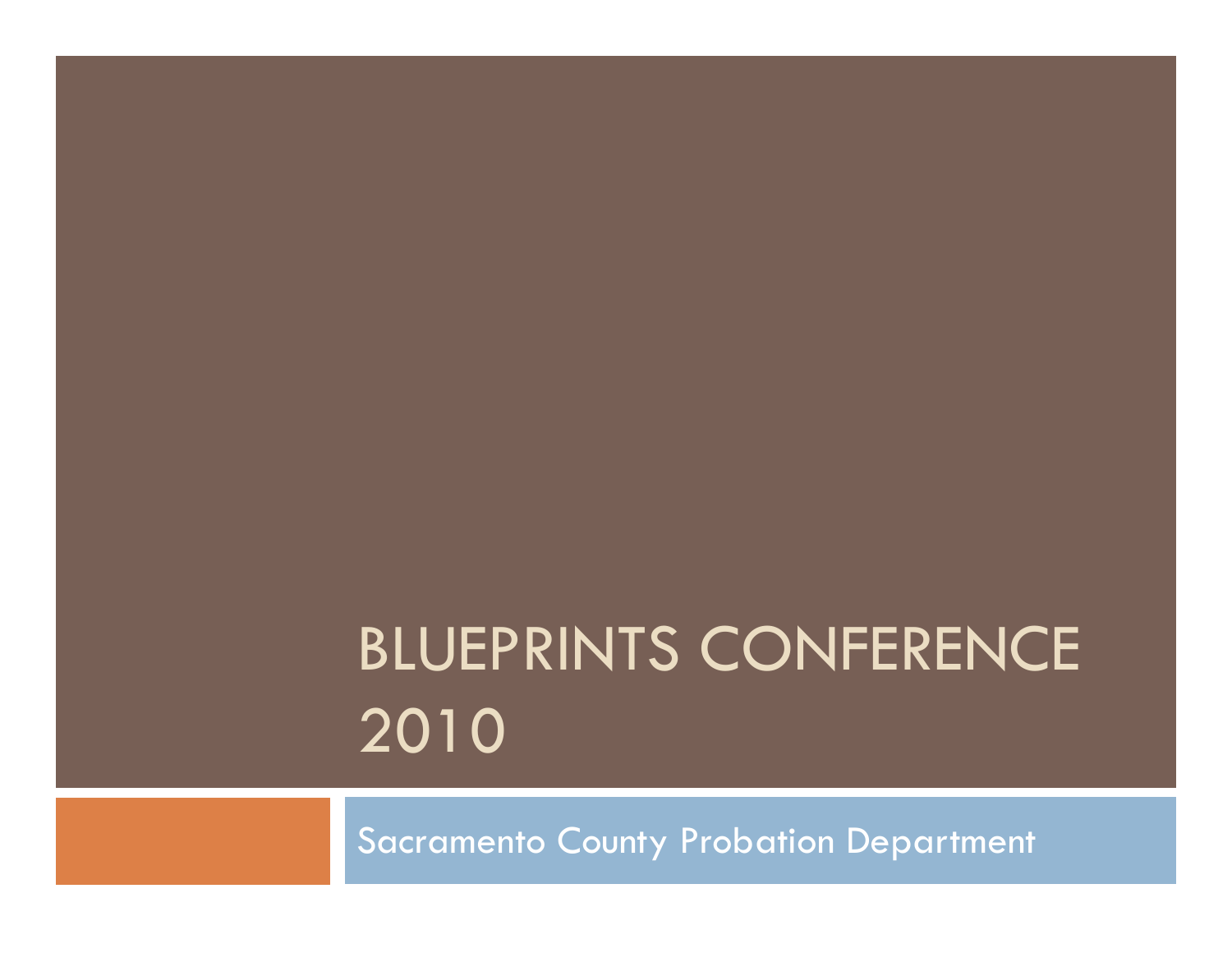# **History of EBP implementation at S t C t P b ti Sacramen o Coun y Pro ation**



- **Education**
- Consultation
- -Strategic Planning
- - Implementing Evidence Based Practice
	- Assessment
	- Curricula
- -Engaging Staff in Culture Change
- Engaging Continuous Quality Improvement and Research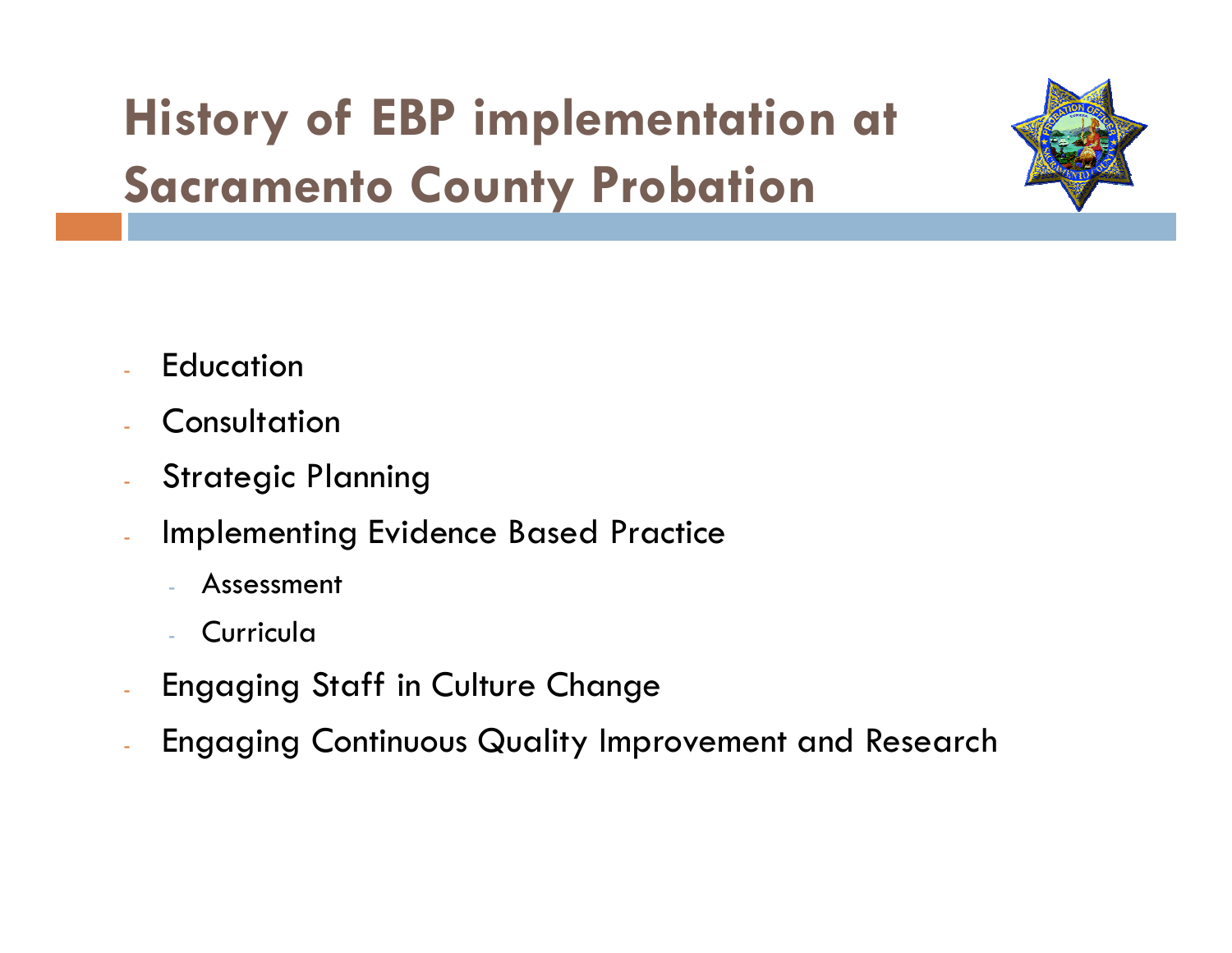# Stages of Implementation





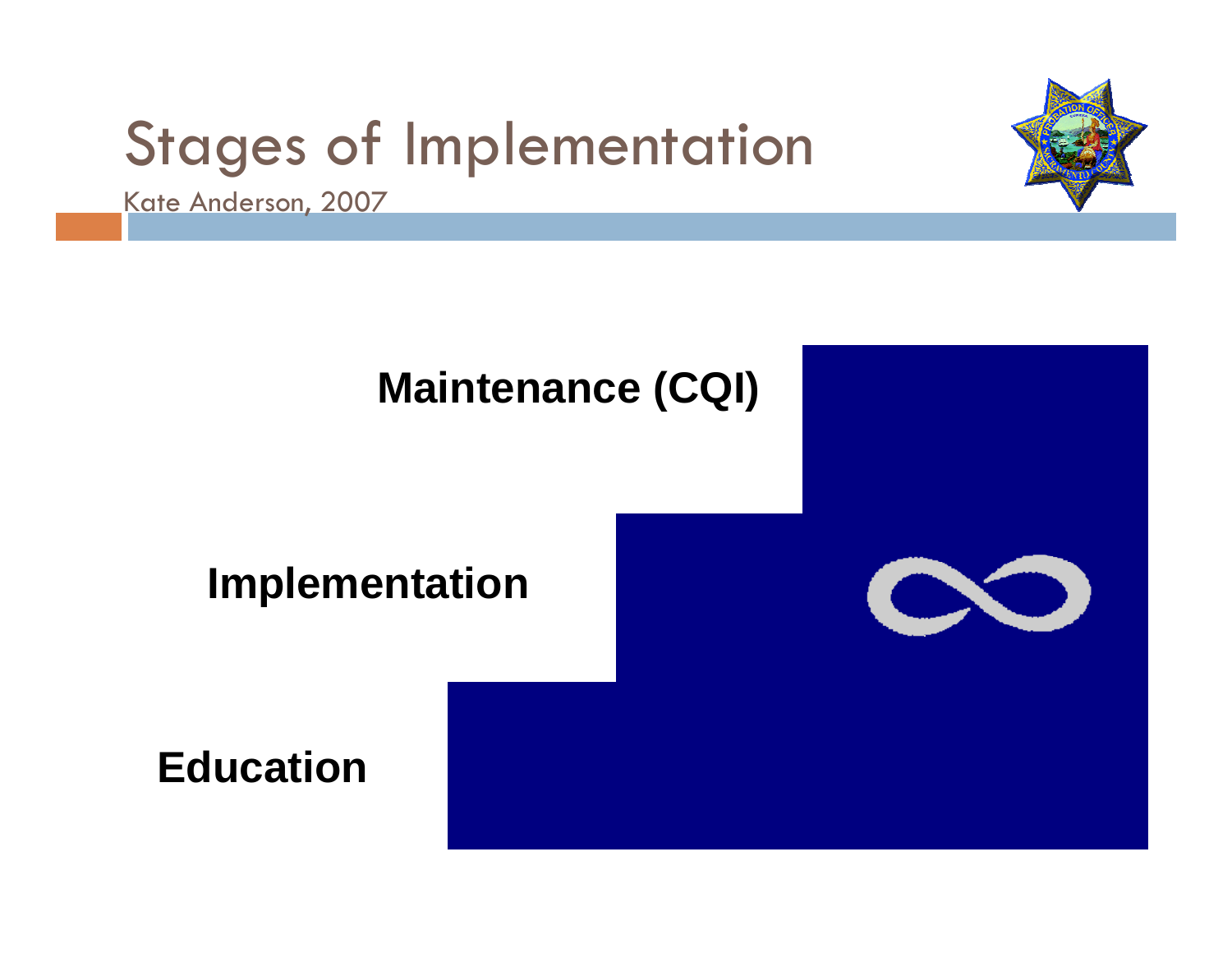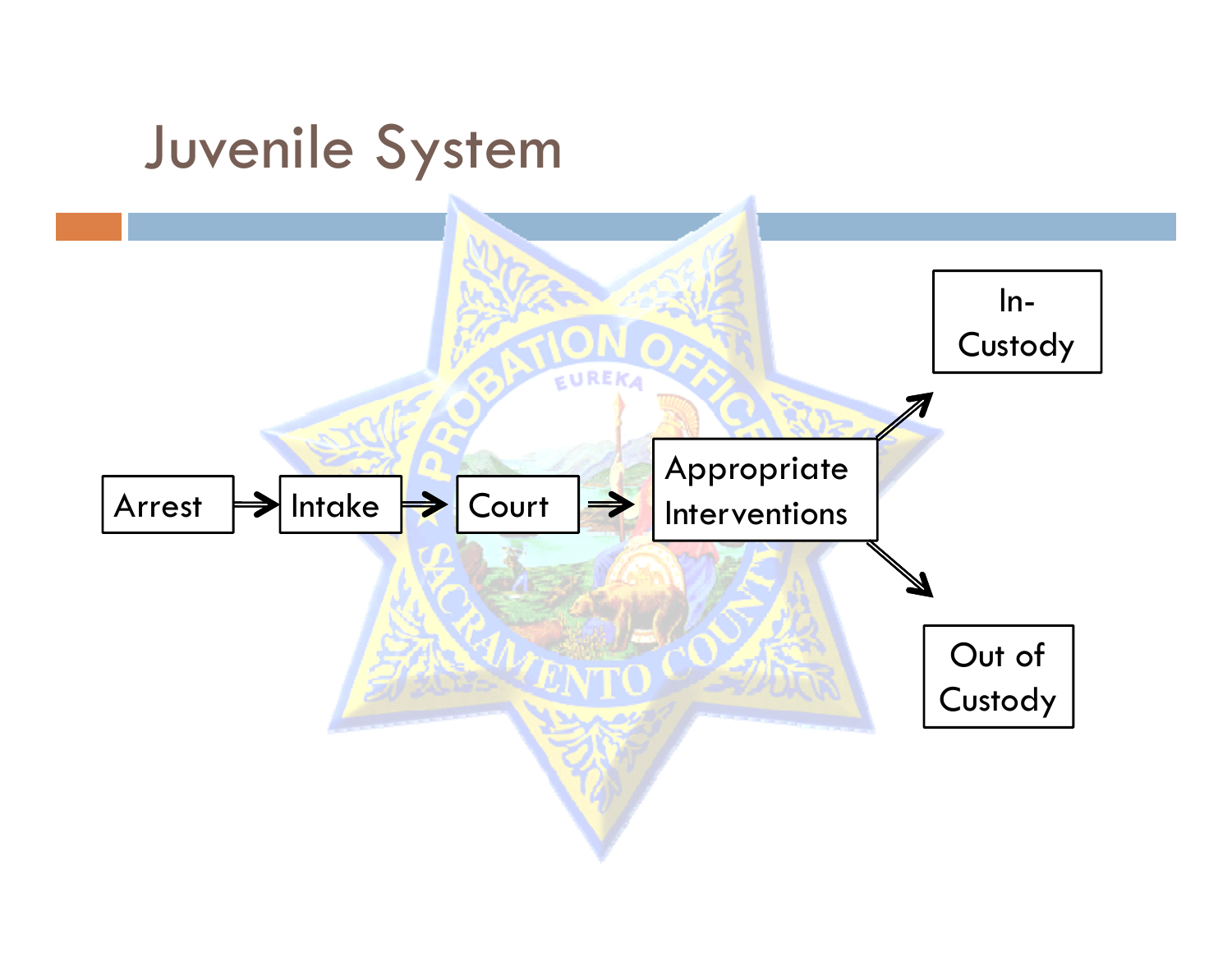# Juvenile System of Care



 $\Box$ System wide Implementation

- $\Box$  Assessment (RISK)
	- **Risk to reoffend (Who)**
	- **Q** Criminogenic needs (What)
- $\Box$  Evidence Based Interventions (NEED)
	- **T** Targeted to Offender needs
- $\Box$ Barriers to treatment (RESPONSIVITY)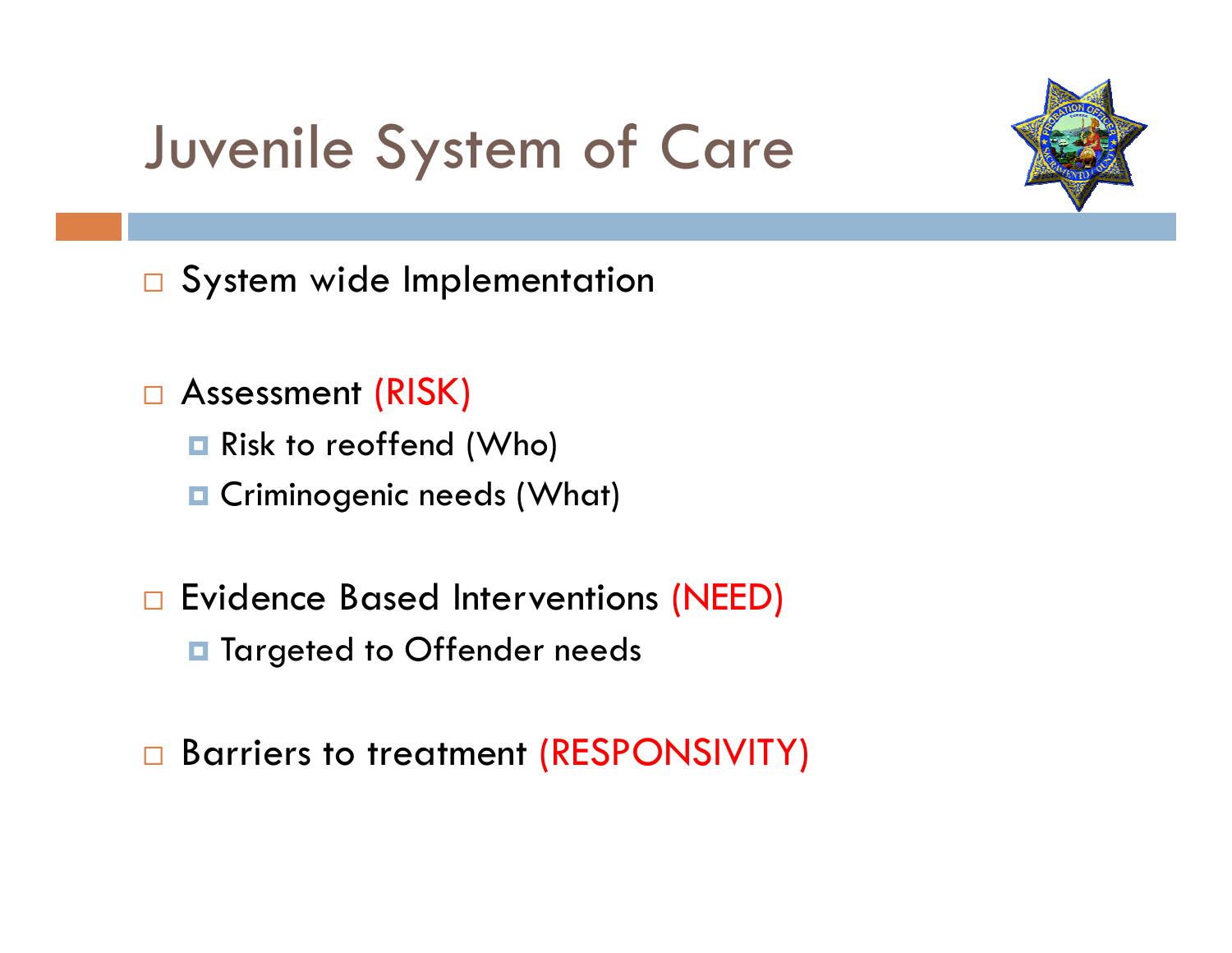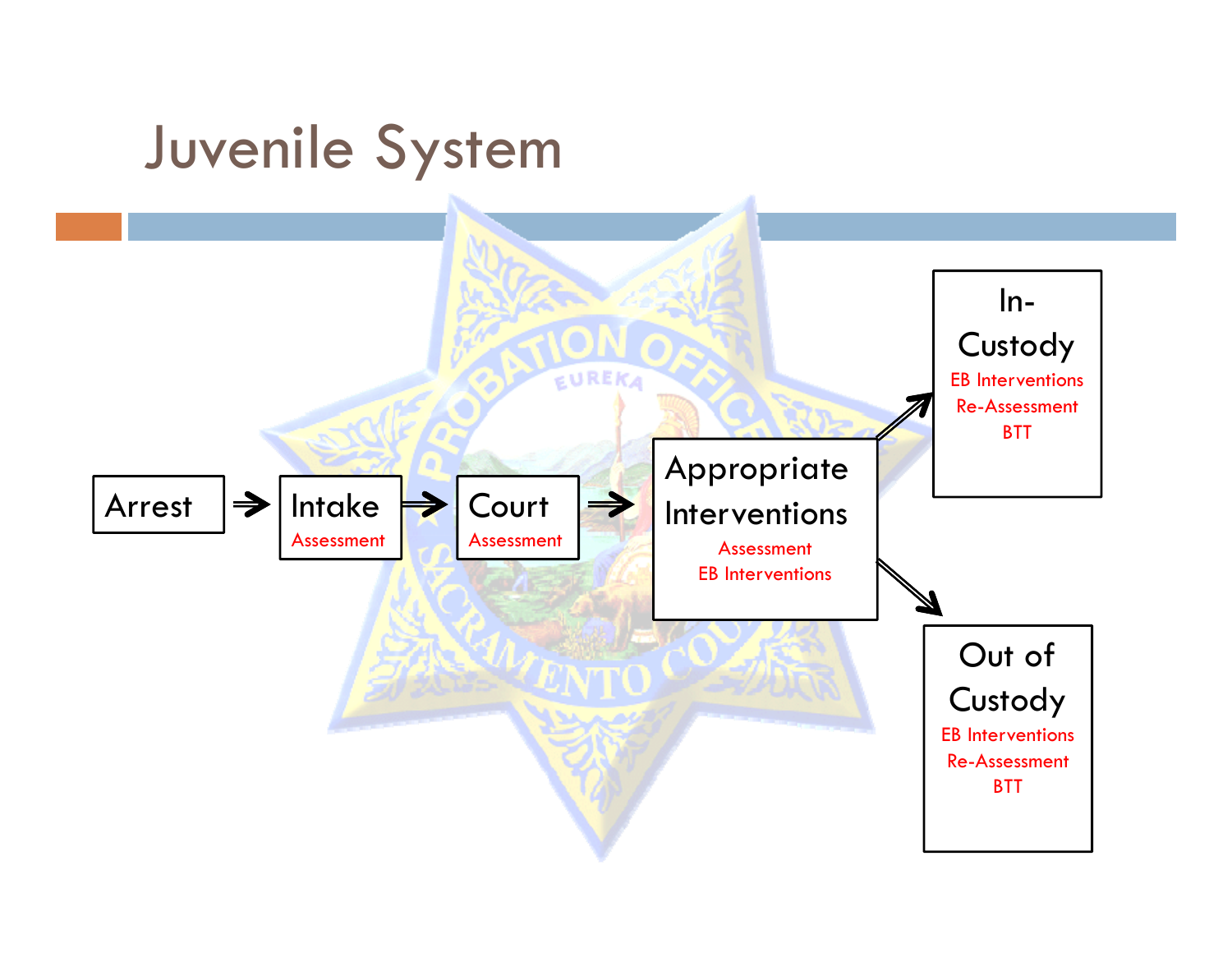## **Evidence Based Interventions**



□ Aggression Replacement Training (ART)

□ Armstrong Criminal Lifestyles

Armstron g Substance Misuse

□ Multi-Systemic Therapy (MST)

□ Functional Family Therapy (FFT)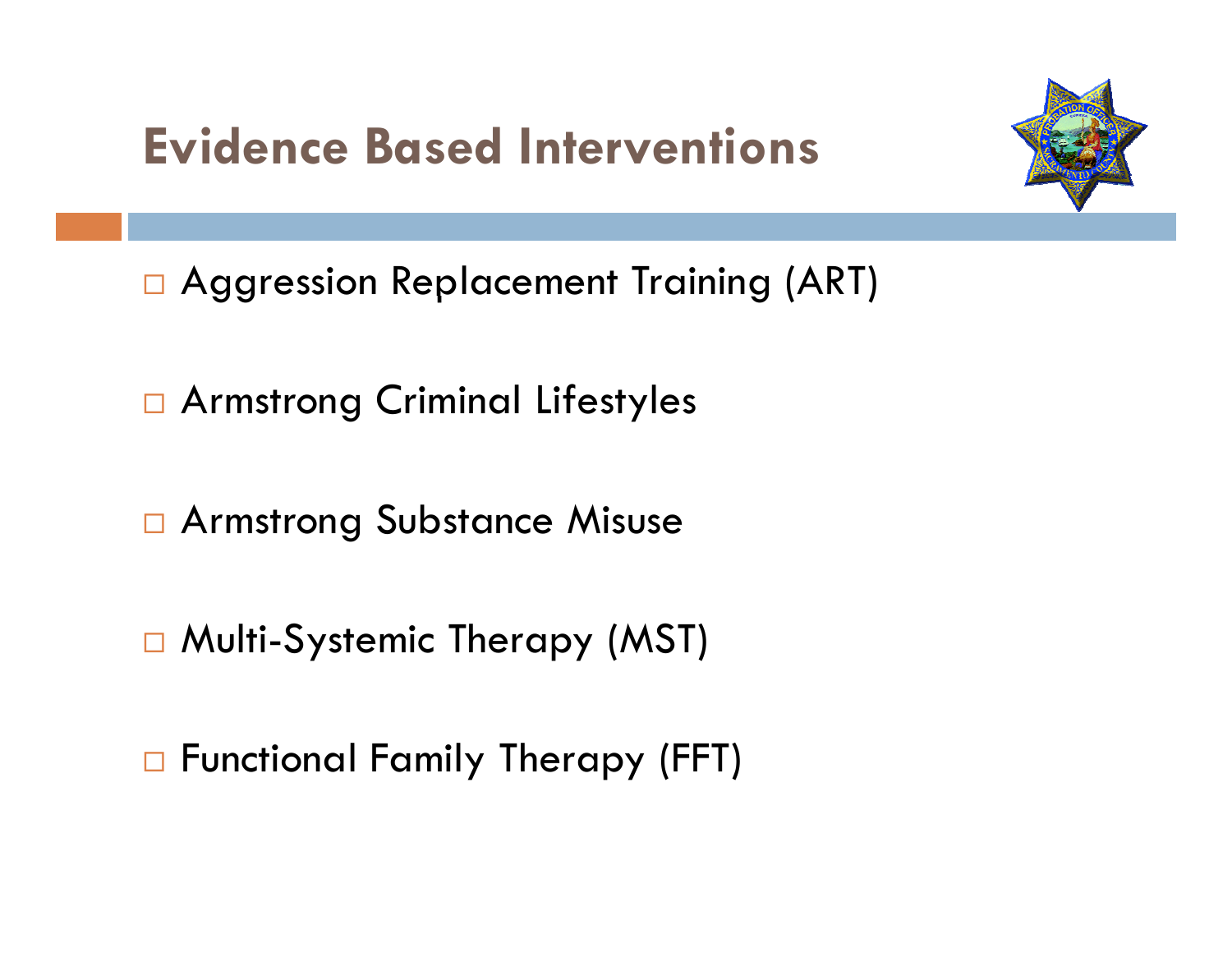## Modes of Delivery



□ Maximizing Ability to provide services to high risk probationers

**External Collaboration** 

**<u>E</u>** Internal Collaboration

 $\blacksquare$  **Internal Capacity**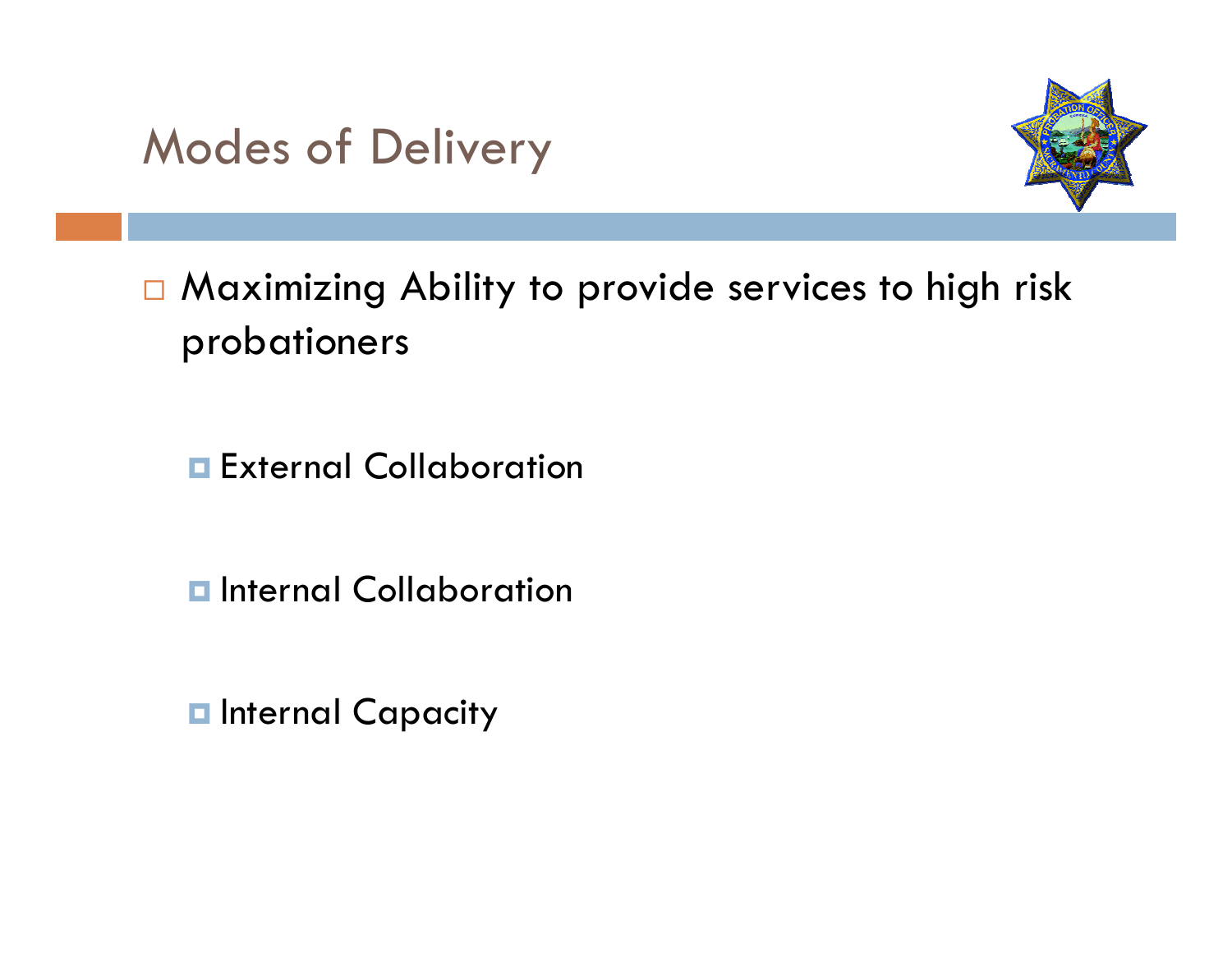

# **Continuous Quality Improvement**

- $\Box$ Assessment
- n Programming
	- **<u><b>n**</u> Intermediate Measures
	- **Outcome Measures**
- $\Box$  Interventions
	- **<u><b>n**</u> Intermediate Measures
	- **Outcome Measures**
- Skills
	- Individualized measures
		- **Probationers**
		- Staff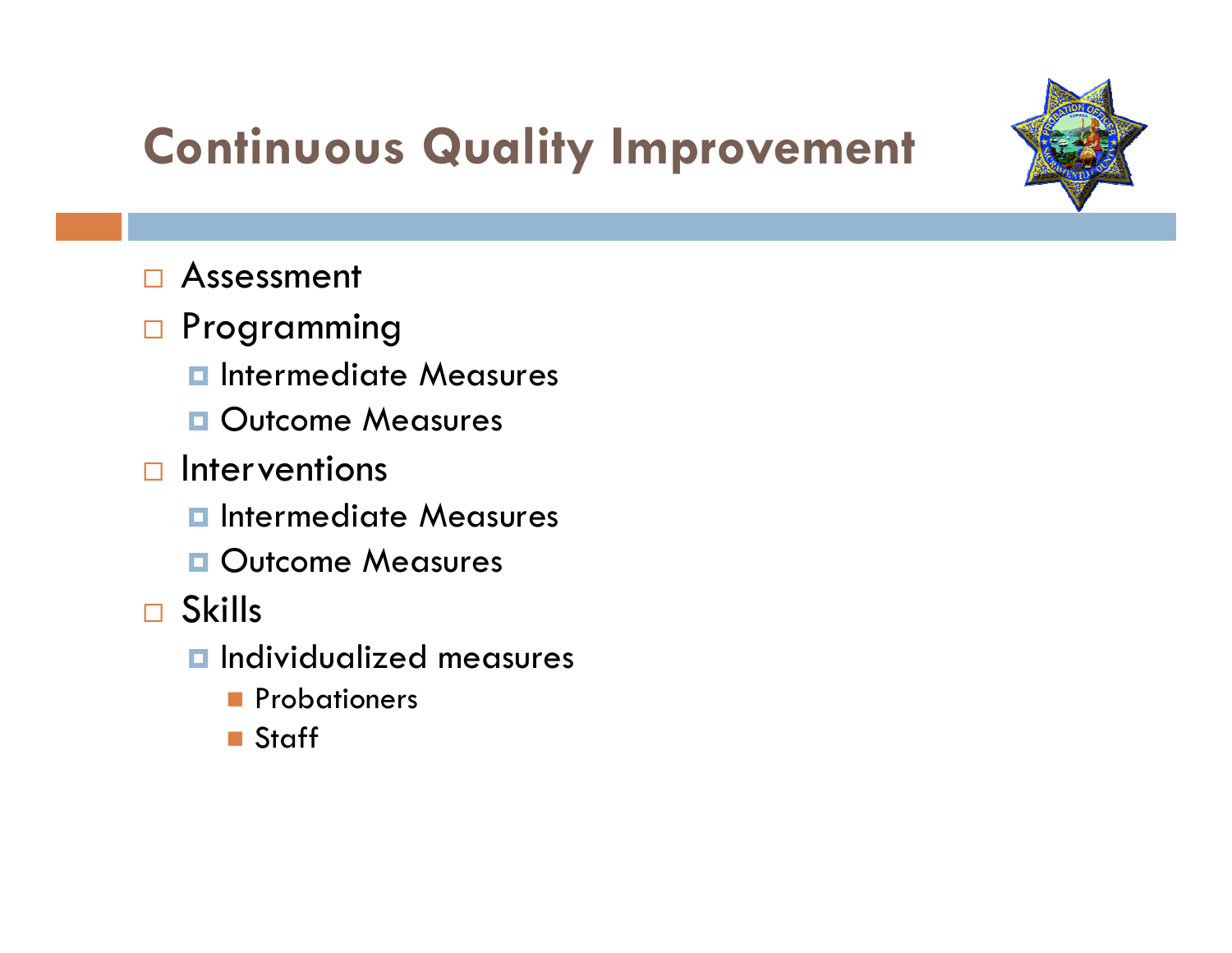# Contact Information



 $\Box$ Rob Edmisten

Supervising Probation Officer

Evidence Based Practices Coordinator

(916) 875 -0043

Edmistenr@SacCounty.net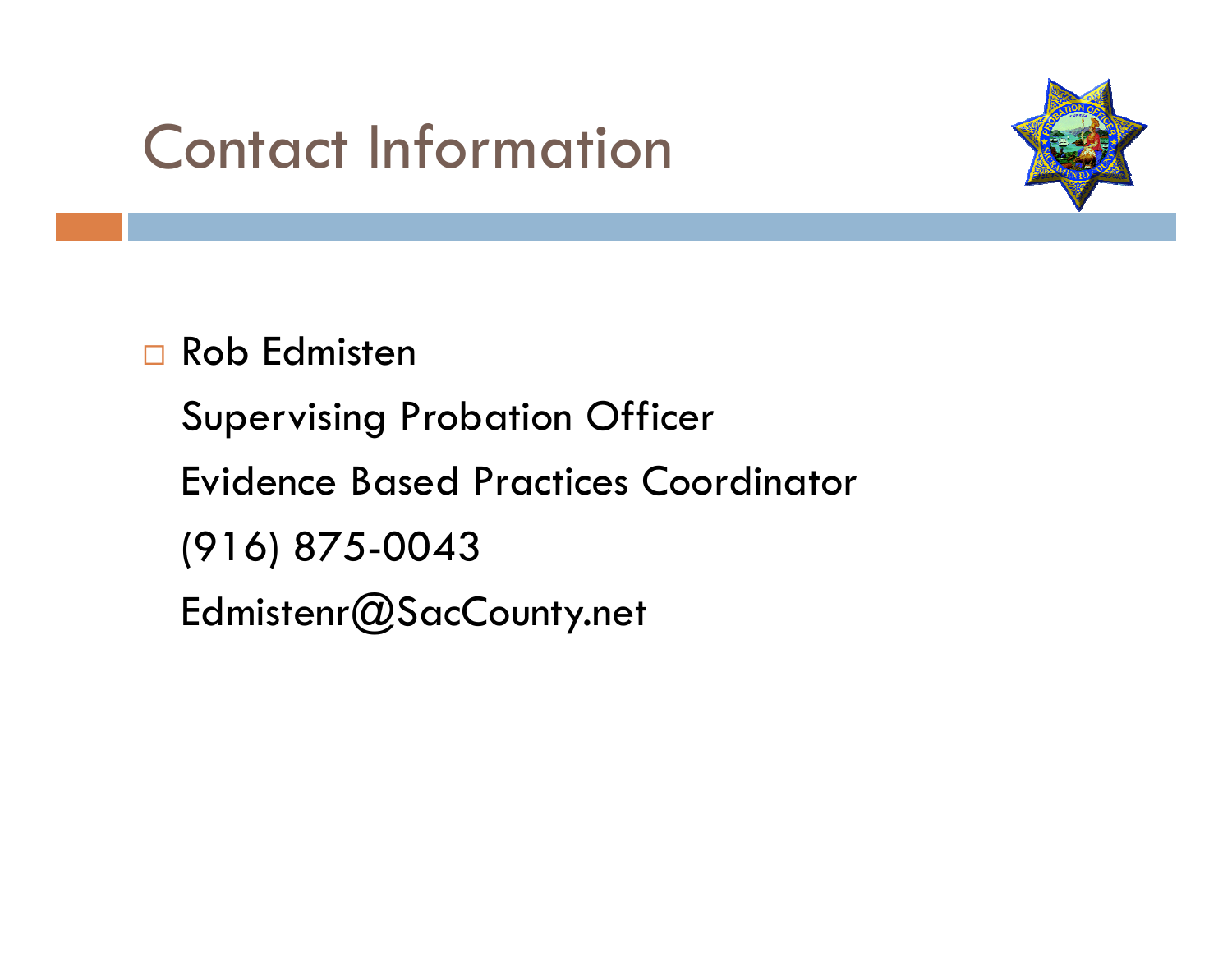

# LIGHTHOUSE YOUTH **SERVICES**

A journey toward Evidence Based Practice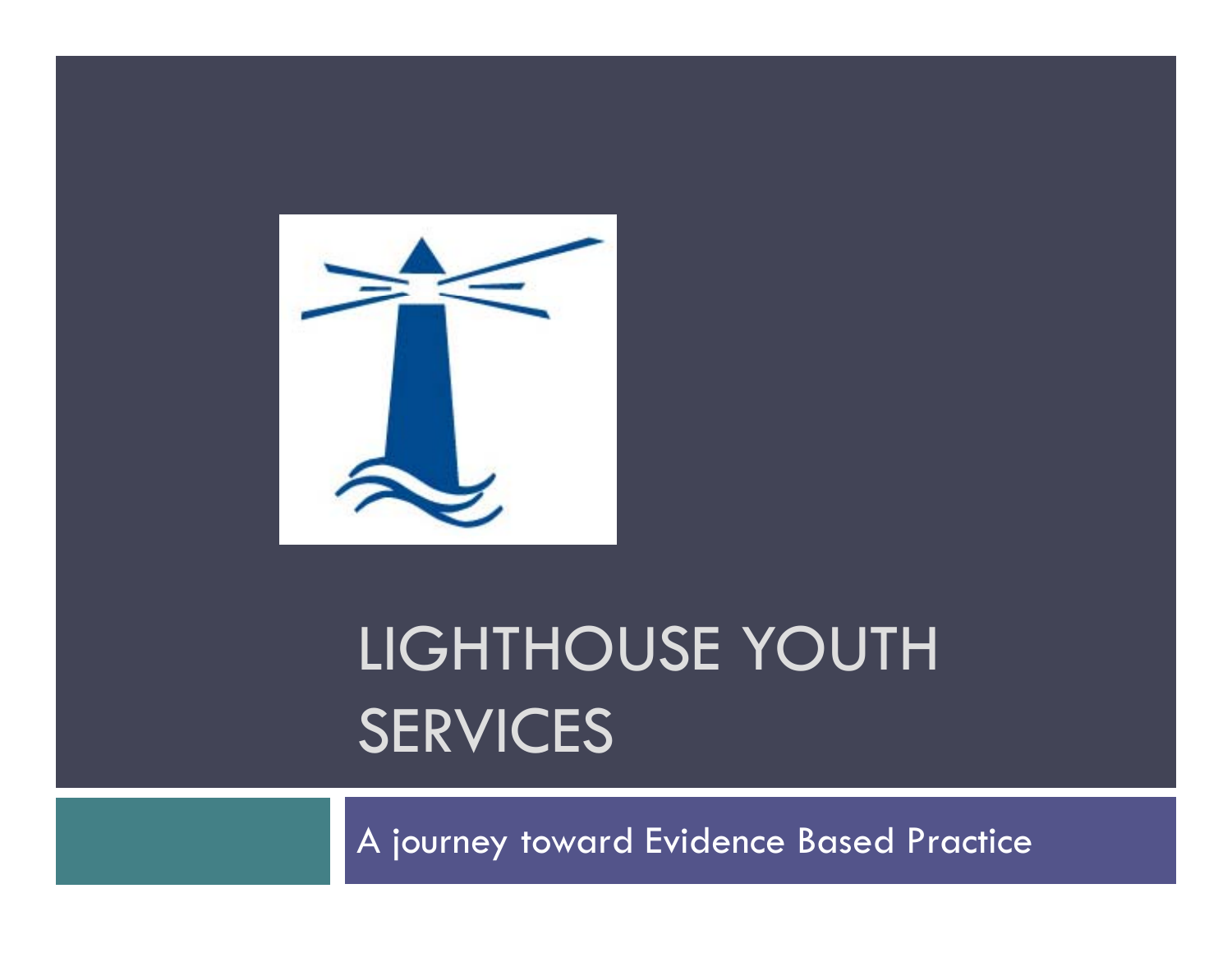# About Lighthouse Youth Services

- $\Box$ Founded in 1969 Divisions
- $\Box$  21 programs operating through 7 divisions
- $\Box$  Providing residential services to Providing residential services to complete Therapeutic Foster Care and<br>325 youth each day
- $\Box$  Home based services to 400 youth each day
- $\Box$  Early childhood services to 1000 families each day
- $\Box$ 9 separate locations
- $\Box$  250 FTE's 200 PT/PRN
- $\Box$  Annual operating budget of \$20 million

- $\Box$ Juvenile Justice
- $\Box$ Independent Living
- $\Box$ Home-Based Services
- $\Box$ Runaway and Homeless Youth
- $\Box$ Early Childhood Intervention
- $\Box$  250 FTE's 200 PT/PRN  $\Box$  Community Based Residential  $\Box$ Treatment
	- $\Box$ Lighthouse Community School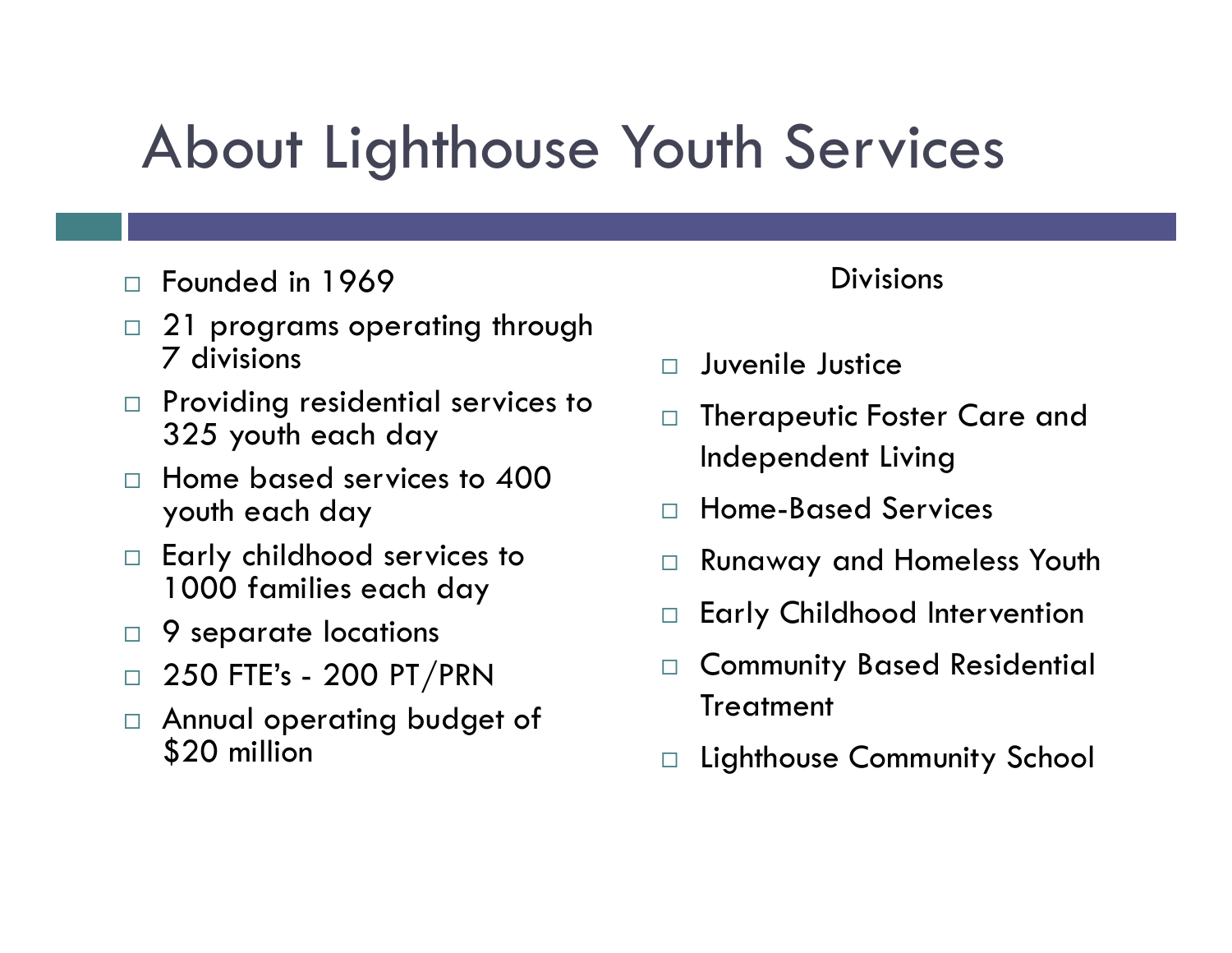# Our history with Evidence Based Practice

- $\Box$  1986 – 89 First randomized study of Lighthouse Youth Center at Paint Creek by Peter Greenwood and the Rand Corporation
- $\Box$  Further studies of Paint Creek
	- Latessa, Langworthy, and Sanders, *Program Review*, 1995
	- Gordon, Woodredge, and Latessa, *Executive Summary*, 1996
	- Gordon, Woodredge, and Latessa, *In-Depth Look at the Program*, 1996
	- Gordon, Latessa, and Woodredge, John, *Recidivism Stud <sup>y</sup>*, 1997
	- Gordon, Latessa, and Woodredge, *Comparison of Staff Attitudes*, 1997
	- Gordon, Woodredge, and Latessa *, Longitudinal Re-Evaluation*, 1997
	- Jones and Fulton, *Correctional Program Assessment Inventor <sup>y</sup>*, 1998
	- Gordon, *Impact on White and Non-White Youth*, 1999
	- Gordon, Moriarty, and Grant, *Impact on Minority Offenders*, 2000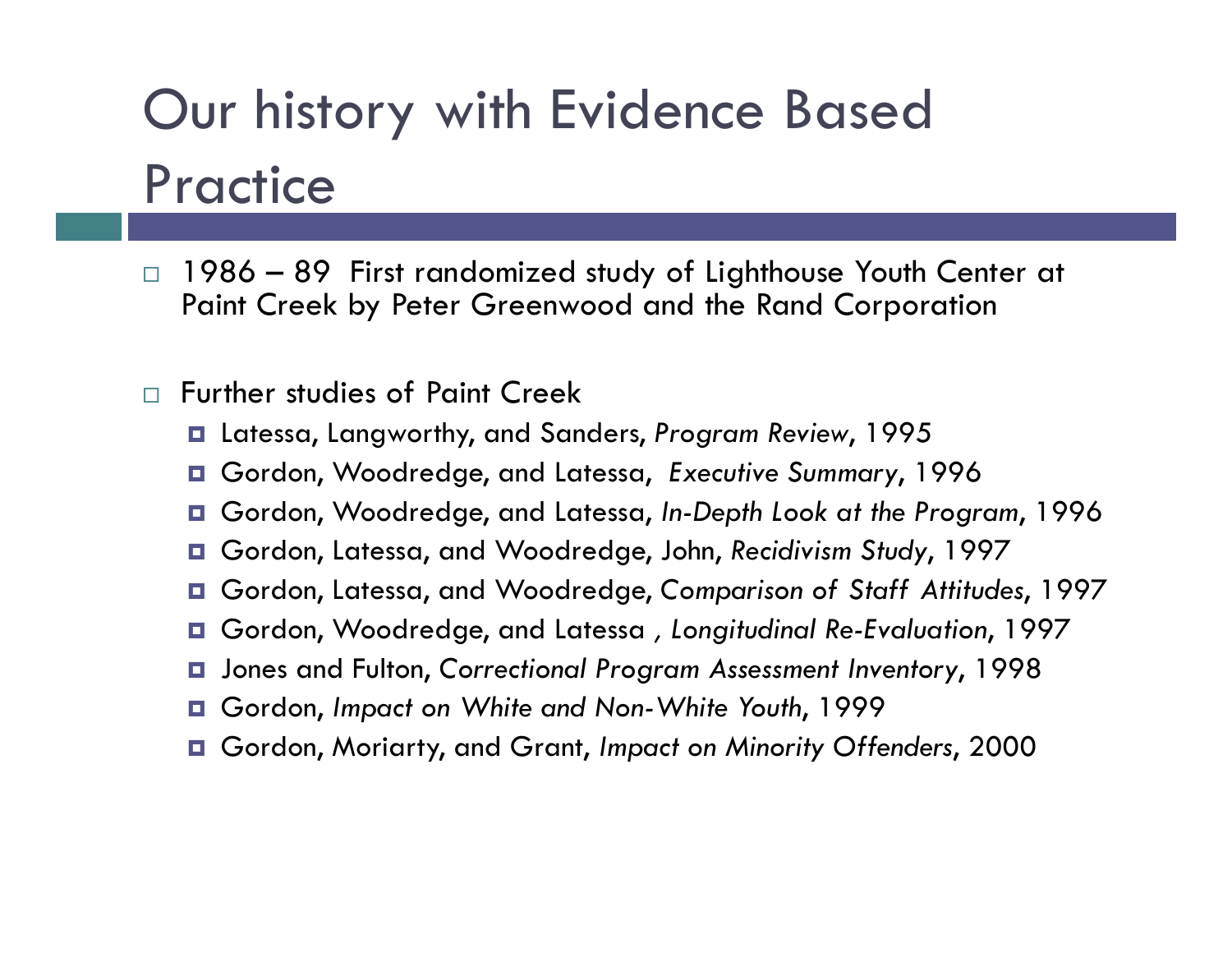Studies of the Lighthouse Independent Living Program

- $\Box$ Edmund, *Life Skills Knowledge*, 1994
- $\Box$  Toro, Dworsky, and Fowler, *Homeless Youth in the United States*, 2007
- $\Box$  Mares, Characteristics of Youth Served and Outcomes, 2008
- $\Box$ Pitchal, *Thickening the Safety Net*, 2008
- $\Box$  $\square$  Avery, Achieving Permanency for Teens, 2010
- $\Box$  Mares and Kroner, *Living Arrangements and Level of Care*, pending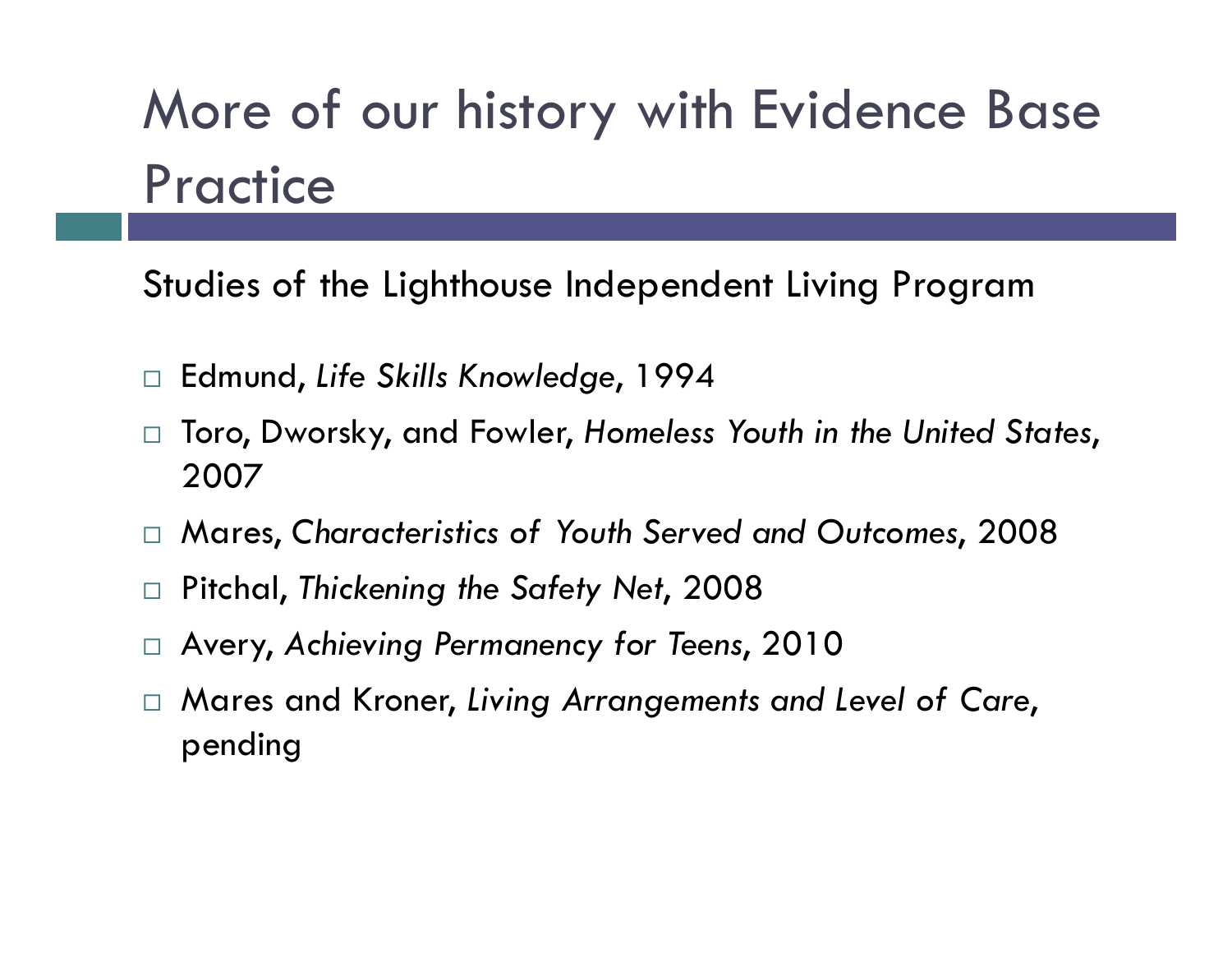- $\Box$  Since the 1986 Rand study both Paint Creek and Independent Living studies have consistently indicated positive outcomes though without benefit of the gold standard – randomized studies
- $\Box$  Nevertheless there have been significant replications of both models including:
	- $\blacksquare$  Lighthouse Youth Center at Palm Beach
	- Hillcrest School, Cincinnati
	- Numerous replications of the independent living model
- $\Box$  In youth corrections the elements that define Paint Creek and were initially defined by Stanton Samenow have become industry standards
	- **O** CBT and criminal thinking errors
	- ГT. Victim awareness
	- $\blacksquare$  Positive peer culture the influence of mainstream learning theory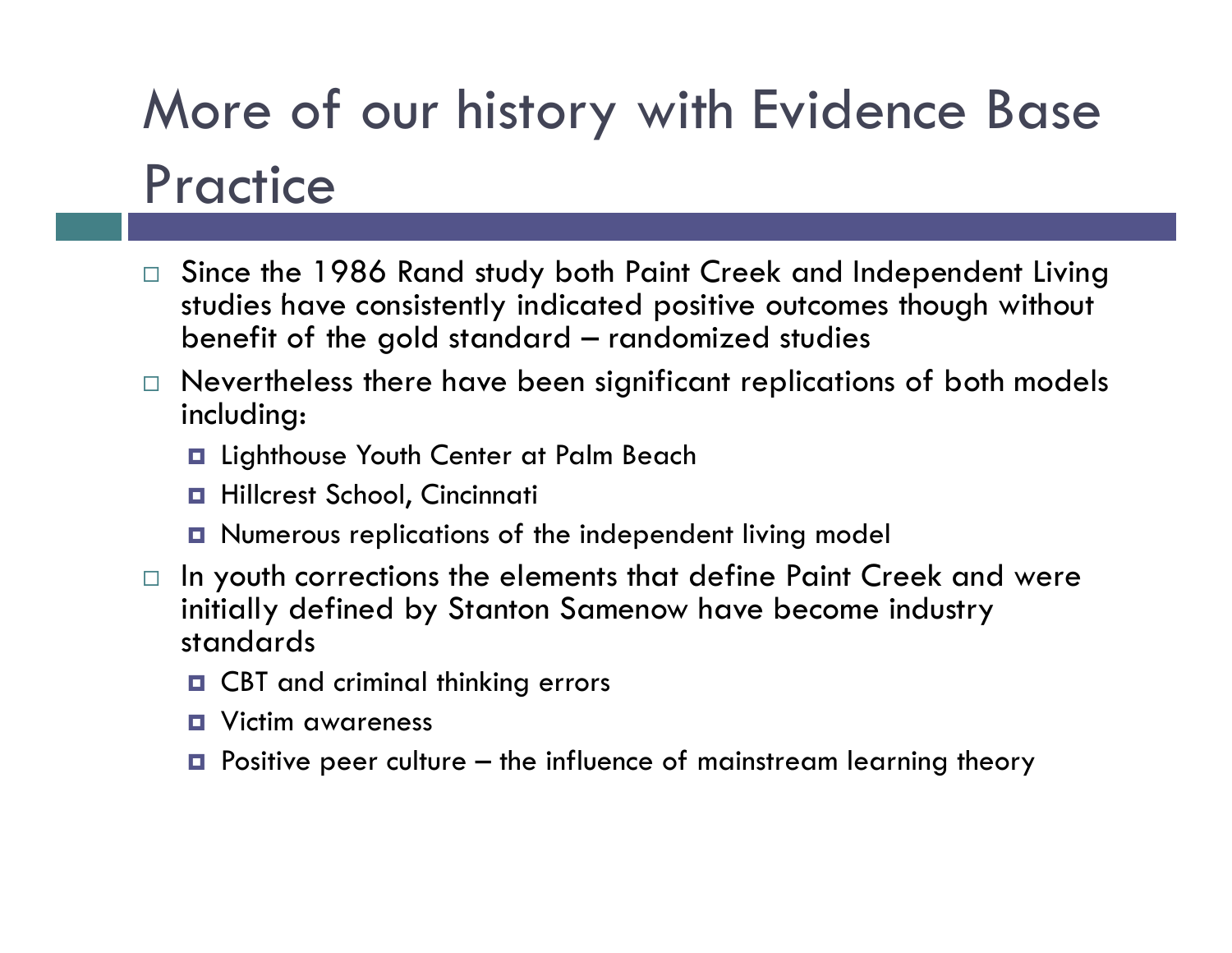- $\Box$  Early 2007  $-$  Greenwood's overture to look at  $\,$ forming an association of agencies supporting evidence based practice
- $\Box$  We met Vision Quest and began training them in the Independent Living model to prepare for a randomized study
- $\Box$  Since 2007 we have been undertaking a randomized matched pair study of Paint Creek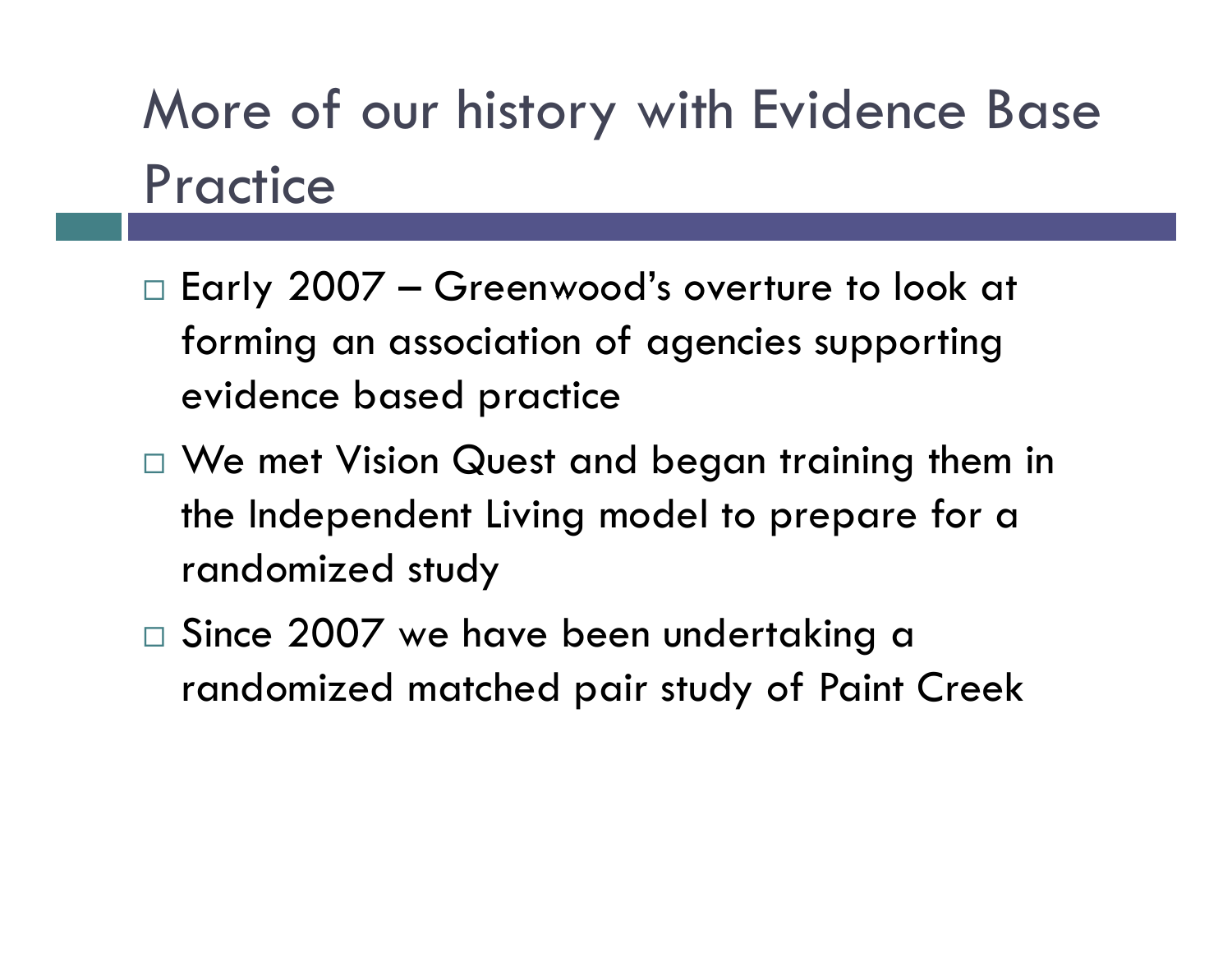We have also implemented proprietary evidenced based practices

- $\Box$ EQUIP
- $\Box$ Growing Great Kids
- $\Box$ Parents as Teachers
- $\Box$ Trauma-focused CBT
- $\Box$ WAY
- $\Box$ FFT
- $\Box$ MTFC